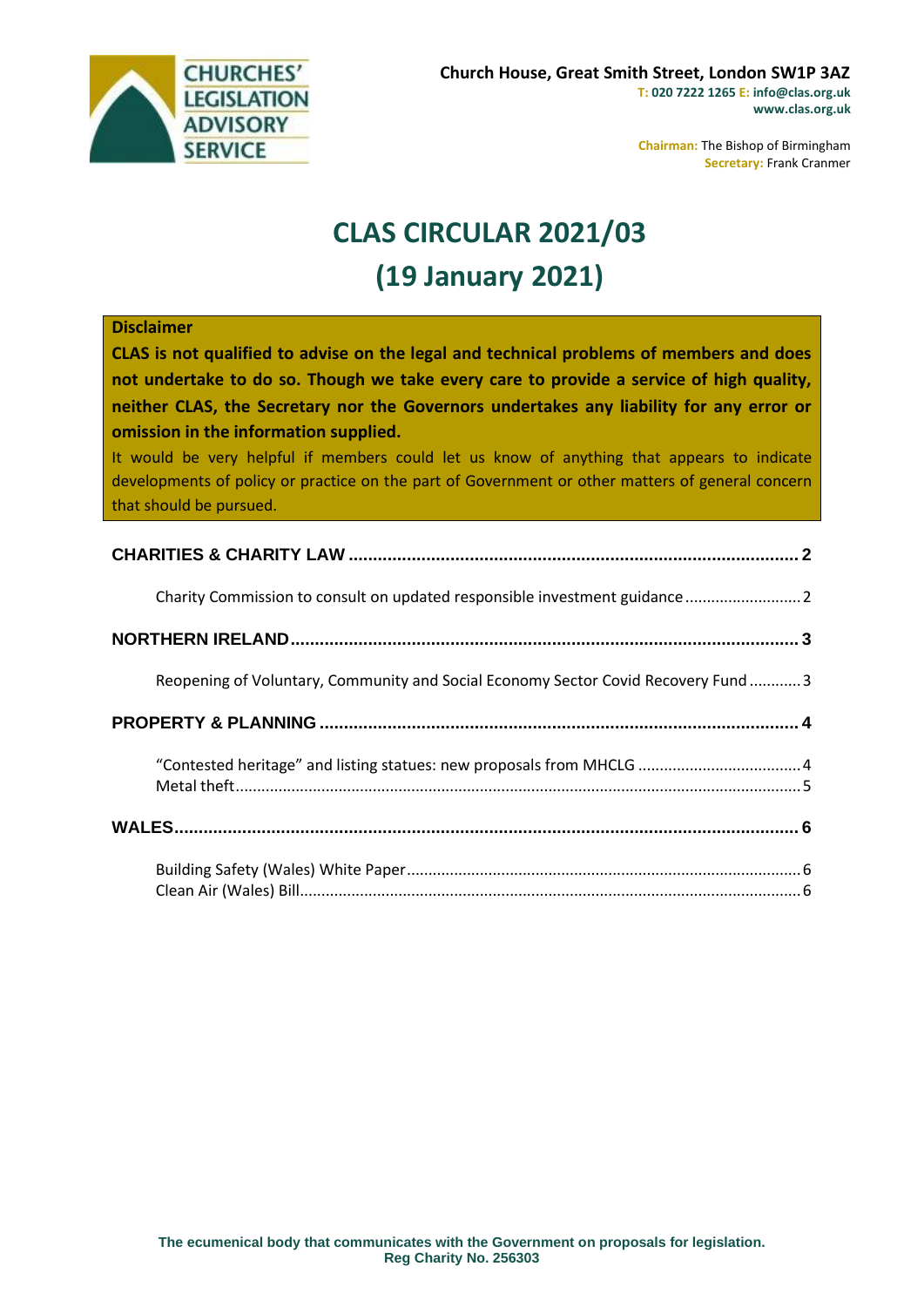# <span id="page-1-0"></span>**CHARITIES & CHARITY LAW**

### <span id="page-1-1"></span>**Charity Commission to consult on updated responsible investment guidance**

**For information**

The Charity Commission has [announced](https://www.gov.uk/government/news/charity-commission-to-consult-on-updated-responsible-investment-guidance) that it is to consult on revised guidance on responsible investments. It describes "responsible investments" as financial investments that align with a charity's mission and purpose.

The announcement follows a [listening exercise undertaken by the Commission](http://link.mediaoutreach.meltwater.com/ls/click?upn=Q0kYpMaLF40wUfMJg29O-2B9K08y15P4XHgAQykoIVmWg9ABcUWbGZ7kmDlw5vCVgkufzZlqge165Kt0G83U7QFhj76eHZZrIw562R90vaALmHpaSkcVbRmzTNBCLzZ60uEG2K-2FFmPs2QZQFRZ2bX03d-2B1vWO0fqhuurQLendbQ3etR473ZKXcaqMqoh9YLPecq4w__lHrFVg-2BxAMwltXrxrdMOseeyizrl18AsikpgLRBgdkbhbNwx6C-2FGYzNQAhUFDiUJVWXGFzTzaE-2FIgyKhZy5bKD-2FB4LP40YL73p2414mktp53B1Xa7Ul0s3waFt-2FY9I8P-2FZqV1jMq-2Fw787lqCtff5FcAO6eA-2FLzXlkQTjrGkOeDjTF8HJcTy-2B6j2TjMDWyg45fn4zweeQCqg8saxCipUAB7kyPiCDZyr5eQJ0Si-2BwNO-2FpqScoQkdaraF-2FenCxGZfLHrW46UVS9-2FNPKMHJEakCJvCh2XHqVLtiSsuo-2FDUt-2BogjeSMqcQznoes0IGwfudM61PJxTZU88St-2FPOo7DN-2BJ-2BUEfZFfiyimKDFDjRXtqrHW5OWgbBu9nCEW7Yw1iaIbbId1JYEJuDIZ9RHBLjMFCG2Qr3fB6AMzbk1NjJjIhiCA-3D) last year, which found that the way responsible investment is outlined in its current guidance is not giving some trustees sufficient confidence that they can consider, or that the Commission supports, this approach to investment.

The Commission plans to publish draft guidance for public consultation, supported by a refreshed interpretation of the law in this area, in the Spring. The final updated responsible investments guidance is expected this Summer.

[Source: Charity Commission, 15 January]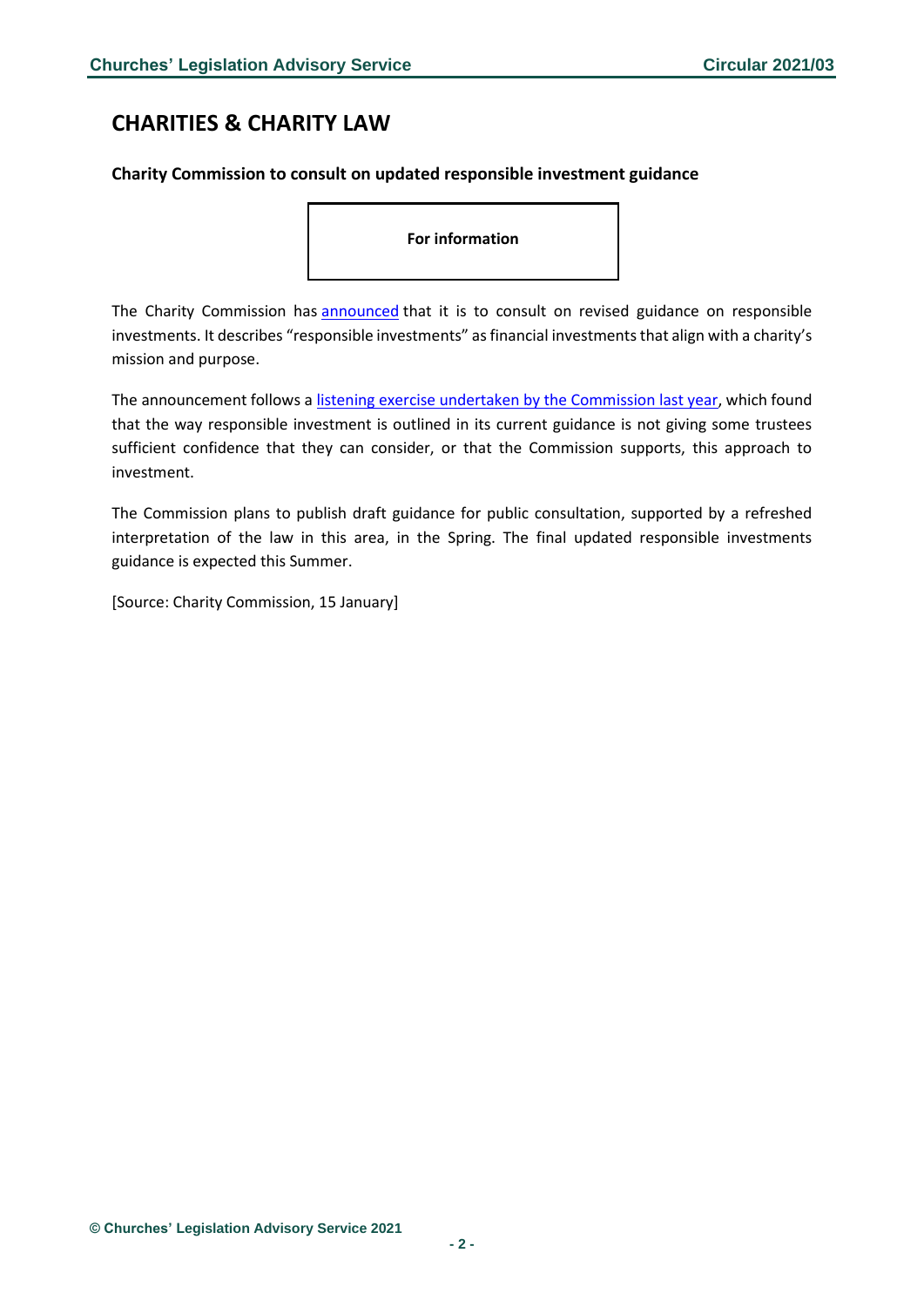# <span id="page-2-0"></span>**NORTHERN IRELAND**

### <span id="page-2-1"></span>**Reopening of Voluntary, Community and Social Economy Sector Covid Recovery Fund**

**For information and possibly for action**

Communities Minister Deirdre Hargey has [announced](https://www.communities-ni.gov.uk/news/minister-reopens-voluntary-community-and-social-economy-sector-covid-recovery-fund-0) the opening of a second phase, worth £1m, of the Voluntary, Community and Social Economy Sector (VCSE) Covid Recovery Fund.

The aim of the Recovery Fund is to help to safely deliver essential services during the COVID-19 crisis and to assist with the safe reopening of the VCSE sector to maintain service delivery. Organisations who were previously successful in applying to this element of the fund can reapply to receive up to £5,000 (e.g. if an organisation was awarded £2,000 from the 1st phase of applications, it can apply for a further £3,000).

Funding will be distributed by Co-operation Ireland in partnership with Rural Community Network. Further information is available at [Cooperationireland.](https://cooperationireland.org/projects/covid-recovery-application/)

[Source: Department for Communities, 18 January]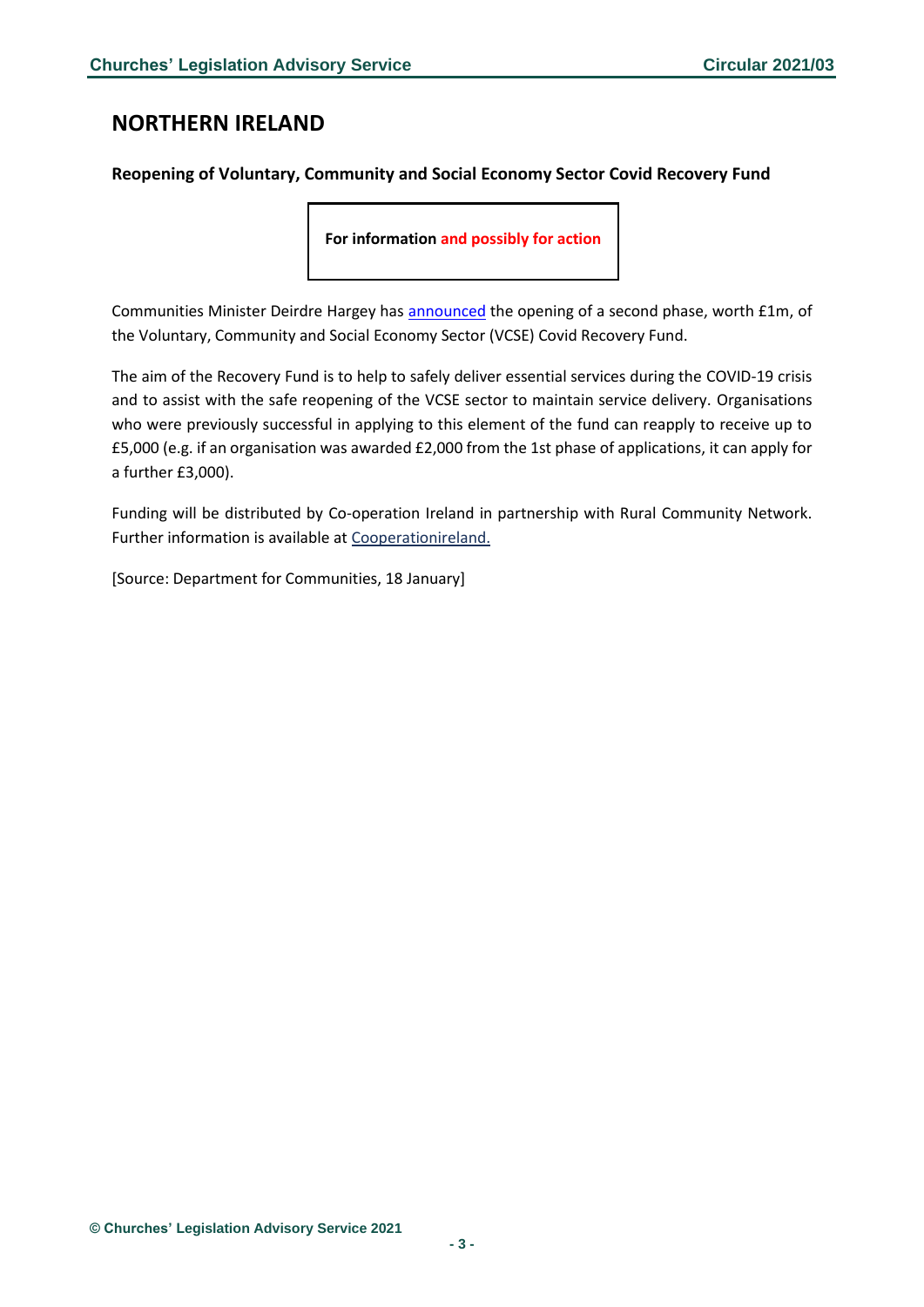# <span id="page-3-0"></span>**PROPERTY & PLANNING**

### <span id="page-3-1"></span>**"Contested heritage" and listing statues: new proposals from MHCLG**

**For information and possibly for action**

Communities Secretary Robert Jenrick has [announced](https://www.gov.uk/government/news/new-legal-protection-for-england-s-heritage?utm_medium=email&utm_campaign=govuk-notifications&utm_source=4fcdeeaa-8183-40b0-bd8e-fc30e3b72a65&utm_content=daily) what he described as "new laws to protect England's cultural and historic heritage", which would:

- Provide new legal safeguards introduced for historic monuments at risk of removal.
- Make all historic statues, plaques and other monuments require full planning permission to be removed, ensuring due process and local consultation in every case.
- Ensure the law makes it clear that historic monuments should be "retained and explained".

Under the proposals, Historic England and the Secretary of State will apply a new policy of "retain and explain", meaning that historic statues will only be removed in the most exceptional circumstances. The new rules will also apply to unlisted historic plaques, memorials and monuments: removal will require planning permission and Historic England will have to be informed.

In the absence of further detail, exactly what it is that the Government is proposing and to what class of statues its proposals will apply to is unknown. So far as the Church of England is concerned, for example, the installation or removal of "statues, plaques and other monuments" – like almost everything else inside a church, *whether listed or not* – is subject to the faculty jurisdiction and, if in a churchyard, to the churchyard regulations of the diocese in question. (Cathedrals, it should be remembered, are subject to a different system of regulation.)

But the C of E – together with the other denominations listed in The [Ecclesiastical](https://www.legislation.gov.uk/uksi/2010/1176/contents/made) Exemption (Listed Buildings and [Conservation](https://www.legislation.gov.uk/uksi/2010/1176/contents/made) Areas) (England) Order 2010 – is exempted from secular listed building controls, *not from planning law*; so if statues, specifically, are to become the subject of planning controls, that change will supersede the faculty jurisdiction.

CLAS will monitor this announcement in the hope of gaining more clarity.

[Source: MHCLG, 17 January]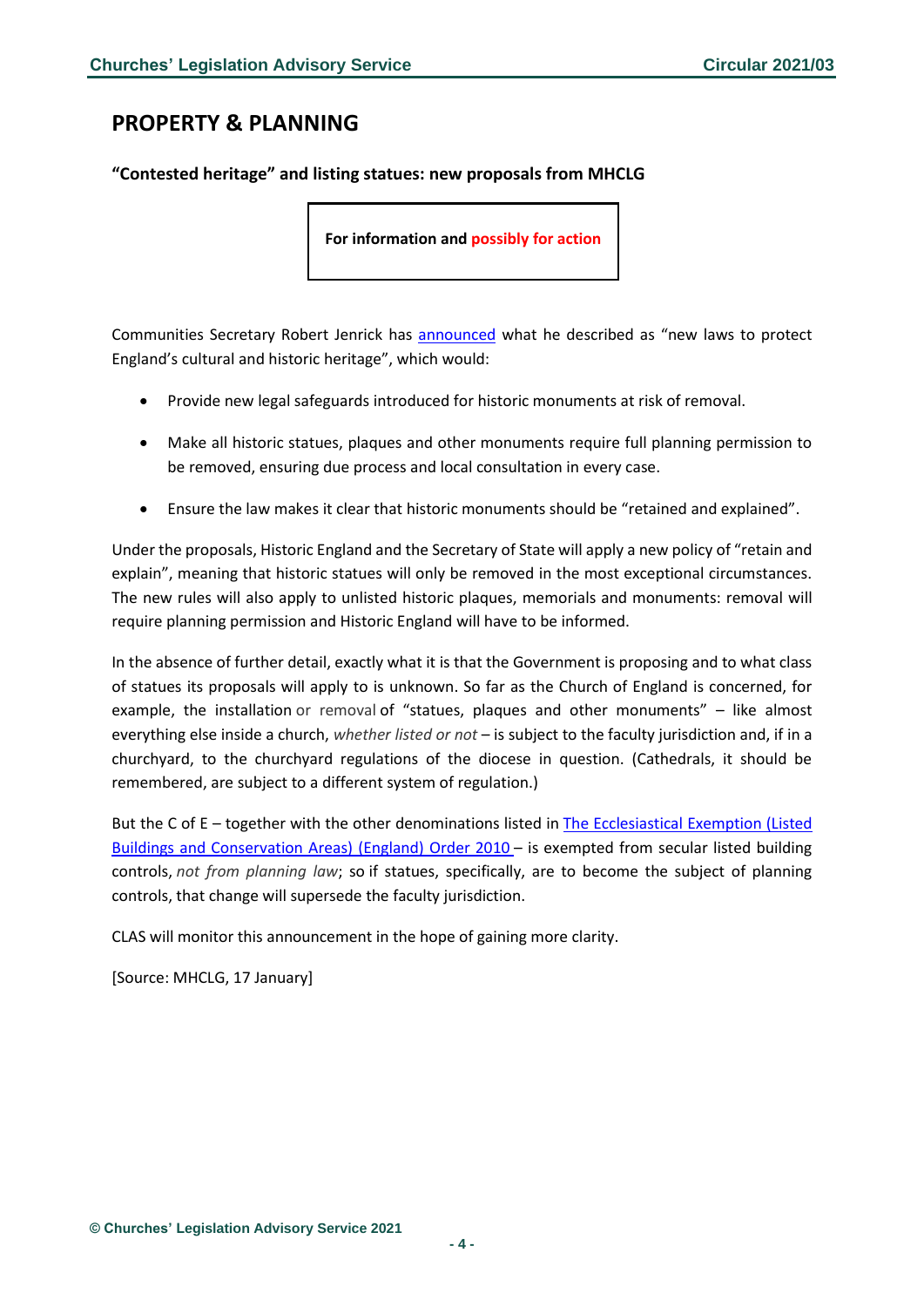### <span id="page-4-0"></span>**Metal theft**

**For information**

Ecclesiastical Insurance has published reminders about the need to protect [churches](https://www.ecclesiastical.com/risk-management/church-metal-theft/) and [schools](https://www.ecclesiastical.com/risk-management/school-metal-theft/) from metal theft after four men were jailed at Lincoln Crown Court on 6 January for metal thefts from more than 20 churches across Lincolnshire, Leicestershire, Wiltshire and Yorkshire. Ecclesiastical publishes a helpful [guide](https://www.ecclesiastical.com/documents/churchMetalTheftGuidance.pdf) on how to minimise the risk.

[Source: Ecclesiastical Insurance, 14 January]